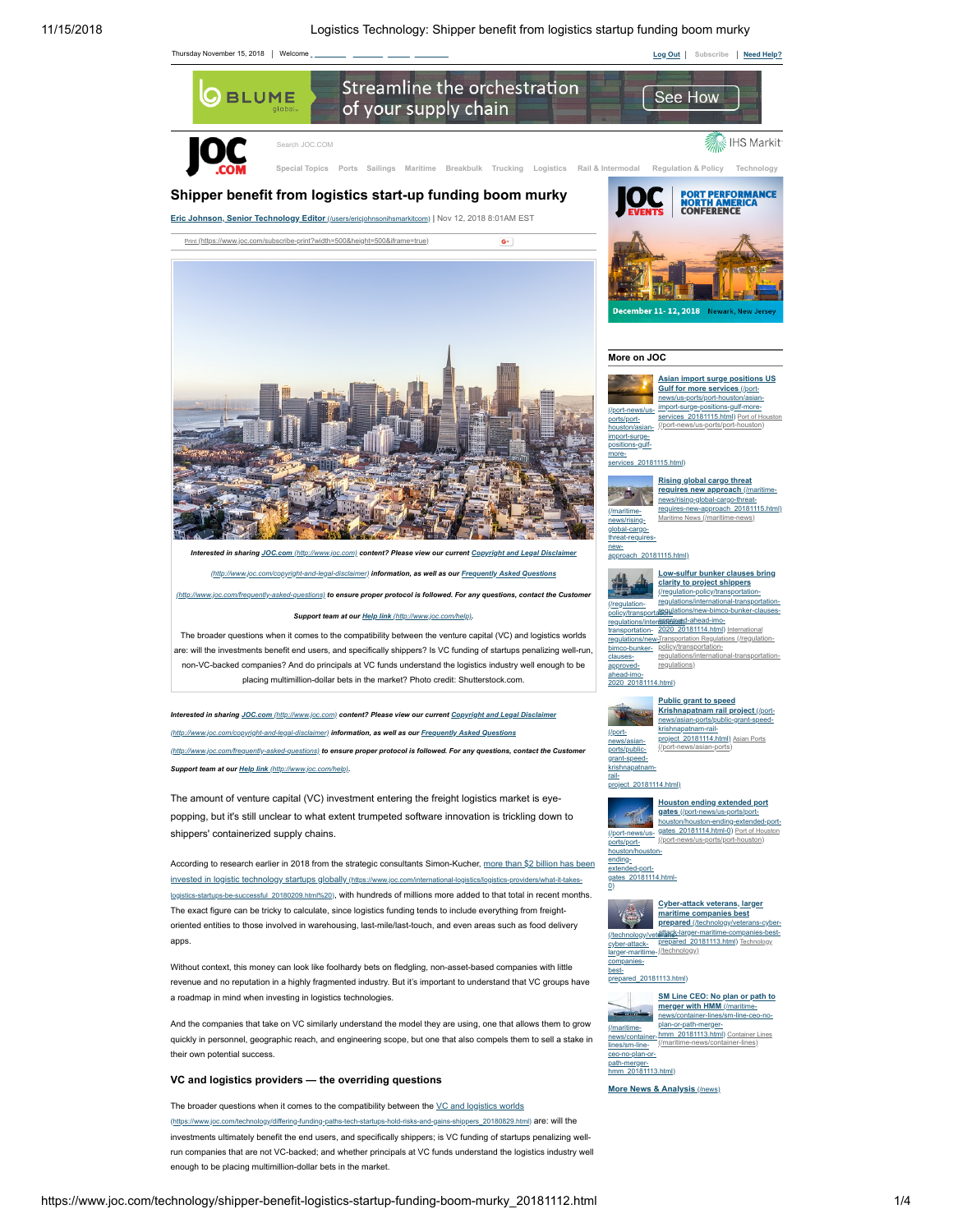#### 11/15/2018 Logistics Technology: Shipper benefit from logistics startup funding boom murky

Matt Tillman, CEO of the logistics software startup Haven, quantified the impact of VC on his customers at the JOC Logistics Technology Conference [\(https://events.joc.com/joc-logistics-technology\)](https://events.joc.com/joc-logistics-technology) in late October in Las Vegas. Tillman said he is able to turn \$100,000 in subscription revenue from a shipper into \$1.5 million in value for that shipper. That's because a start-up software-as-a-service (SaaS) provider is valued by VC groups at roughly 15 times its revenue, so that \$100,000 invested in Haven turns into \$1.5 million in potential investment in the company by its investors, money that is reinvested in serving the customer since the early phase of startups is built on rapid growth of topline revenue.

There are varying viewpoints of whether this approach benefits the industry. Many in the logistics industry believe the amount of VC flowing into the market is unhealthy, creating a looming bubble in which VC groups will disappear if the economy turns or take their money to the next hot space if it doesn't. Others believe that even if VC money is creating unrealistic expectations around what software can actually do to make logistics more efficient, the cumulative effect of money flowing into the industry will have a net positive effect.

"Before we make an investment, we'll sit down and whiteboard how we can meaningfully help the company that's where we'll say, this could be an interesting match," Santosh Sankar, director of Chattanooga-based Dynamo Venture Capital, a VC focused purely on supply chain technology, said at the Las Vegas event. "If you sit in the seat of a shipper, we've seen the rise and fall of large businesses, household names, so now everybody is more proactive. There's a culture of solving problems using solutions that might be startup-generated. It doesn't matter who they're backed by."

Sankar, whose \$18 million fund backs early-stage supply chain software companies, also said that potential buyers of solutions should not necessarily be awed by a multimillion-dollar investment in a software company.

"Just because you see a splashy fundraise doesn't mean that's a successful business," he said. "It's just one step and milestone in the broader journey. Anyone could be an investor, but what actually matters is helping the founders build a business and harvest the return on the backend."

Software startups can often get lost in the buzz around an idea and fail to understand why shippers might choose other products in their market, said Julian Counihan, founding partner of Schematic Ventures, a New York-based supply chain-focused VC.

"To be able to break that down and the variables your customers care about — that's something a lot of startups can improve on," he said during a panel on how VC firms look at the industry at the Logistics Technology Conference. "Just knowing what the format of VC is, knowing the VC is going to look to take 15 percent of the value of your company. Understanding what the investment round is."

#### **Does it matter if the VC firm understands its client's business?**

One question voiced among logistics veterans regarding liquidity coming into the industry is the extent to which VC groups (particularly those that are not supply chain-focused) are arming themselves with enough knowledge to make educated bets on certain startups. In other words, are investors enamored by ideas, individual founders, or broader market potential? And does it matter if they don't truly understand the logistics industry before investing in it?

"The average investor is very talented," Counihan said. "If they don't have domain expertise, they know how to find it and hire it. To those folks in the industry, when you see outside faces and they don't know the vernacular of supply chain, it can look like they're shooting from the hip. But they're good at their jobs, and perhaps they don't need to be close to the industry to make good investments."

Sankar agreed, saying there are pros and cons to running a dedicated fund for a certain sector. He said the bigger, multi-vertical funds can apply basic principles in horizontal industries to investing. "They'll find someone who has worked in the industry," he said.

The flipside, though, is that Counihan said some newer investors find supply chain "boring."

"We're excited about it, and that has worked out well for us. If you're new to the industry and someone is describing their TMS [transportation management system], or whatever layer in the supply chain stack, you kind of have to love the industry to want to dig in."

There's also the issue of whether VC funding is artificially pumping up the value of certain startups, to the detriment of companies (profitable or not) that haven't attracted such funding. The bulk of those companies in which VC is uninterested are established or legacy software companies or service providers, companies that are no longer in a rapid growth stage.

"The level of innovation that's occurring is mind-boggling and while it comes with a lot of confusion in the marketplace, it also comes with a phenomenal amount of opportunity," Jon Slangerup, chairman and CEO, American Global Logistics and former executive with FedEx [\(https://www.joc.com/air-cargo/express-cargo/fedex\)](https://www.joc.com/air-cargo/express-cargo/fedex), said at the Logistics Technology Conference. "As **Flexport** (https://www.joc.com/international-logistics/logistics-providers-providers) n-better-ideas\_20180130.html) (a digital freight forwarder that has landed \$300 million in VC and strategic investment) and all these other companies emerge, we have challenged ourselves internally to say 'do we have the best platform?' Is it what our customers need to scale and grow? The answer was no. We've invested tens of millions of dollars in the past year-and-a-half to make sure the platform could handle bolt-on technologies. We will be able to offer a robust array, that's what our customers count on. If we don't, we lose the race, and we're no longer relevant. There are many companies like mine that are struggling with the same issues. The bigger they are, the bigger the struggle, because those legacy platforms are hard to change."

## **Emphasizing the best of VC-based changes**



#### **Webcasts**



productivity-finding-efficienc inefficient-system) [\(https://onlinexperiences.com/Launch/QReg/ShowUUID=487F345A-](https://onlinexperiences.com/Launch/QReg/ShowUUID=487F345A-BF54-4466-848D-85AF1C3DDAD9&AffiliateData=W181127hp) Nov 27, 2018 2:00PM EST F54-4466 848D-**Digital Data & Standards: The Blockchain Glue**<br>(https://onlinexperi d/ShowUUID=487F345A-BF54-4466-848DteData=W181127hp)<br>/ShowUUID=487F345A-**LEARN MORE »** (/webcast/digital-



85AF1C3DDAD9&Affiliate@ata#M61Bibt2iZhpin-glue)

4B7915A80B49&AffiliateData=W181115HP) **LEARN MORE »** (/webcast/port-



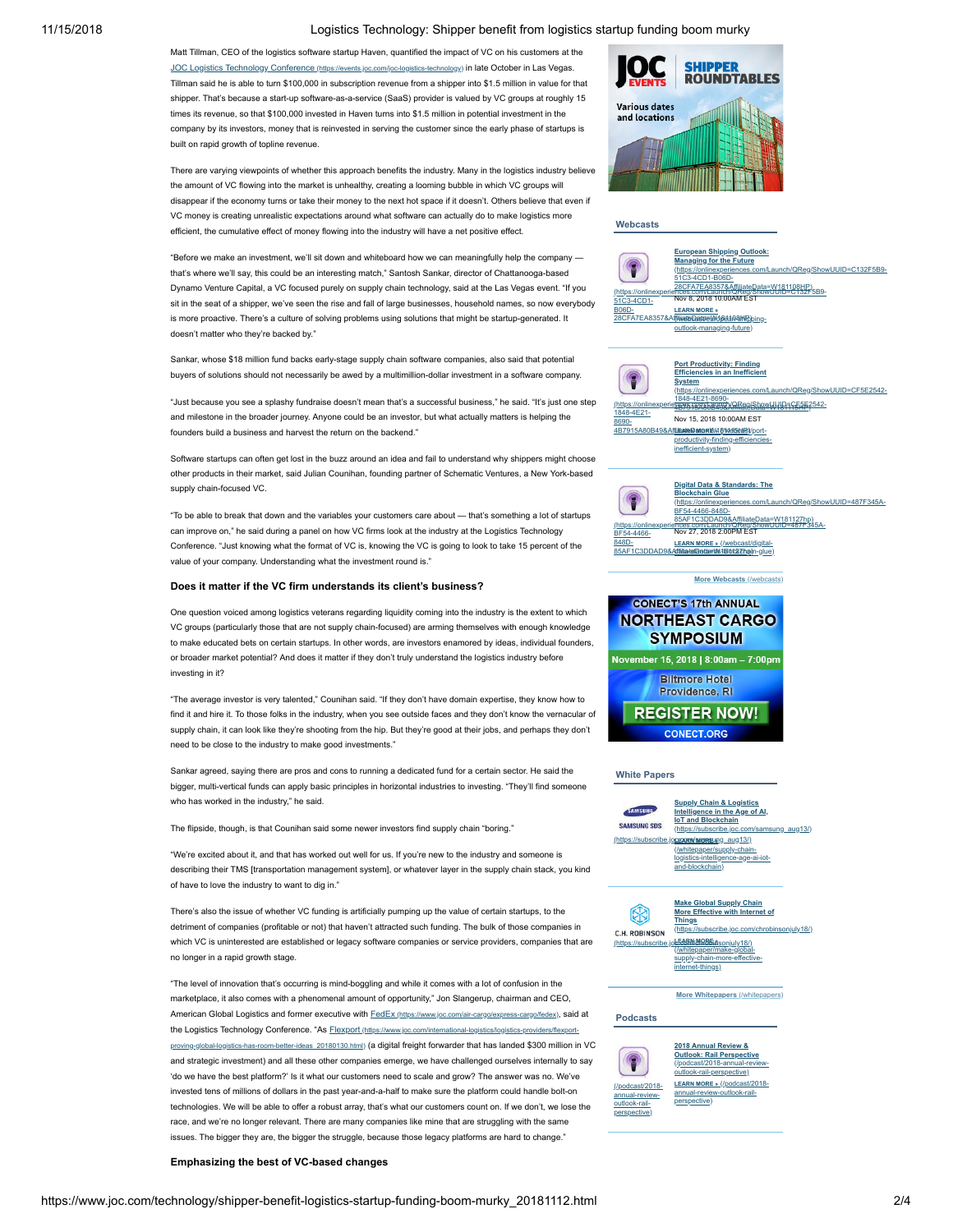## 11/15/2018 Logistics Technology: Shipper benefit from logistics startup funding boom murky

Sankar said it's really pointless for established companies to bemoan the impact of VC. "Understand change is afoot, you cannot fight it, but how do you capture certain aspects of this to build your legacy business? You need to be able to explain this to people in a reasonable way, and empower them to go work through this. It's incorrect to view it adversarily. If you stay ahead of it and are willing to be open-minded and change, you too can benefit from these dynamics."

Counihan, however, said there is some validity to the complaint that VC is disadvantaging certain companies.

"Company A may drive company B out of business and then go out of business itself, because it wasn't pursuing a sustainable business model," he said. "So yes, investment capital can distort the market. But even if they don't work out, [startups and VC] are pushing the industry forward. Even if new startups are building technology that will never work out, at least some of that technology will find its way into incumbents in the market and that will benefit everyone."



**[Emergency Management at](https://www.joc.com/podcast/emergency-management-corpus-christi)**

**East Coast Supporting Investment By Long Beach** ЮC cast/east-co nvestment-long-beach) **LEARN MORE »** (/podcast/e  $($ /podcast/e [coast-supporting-investment](https://www.joc.com/podcast/east-coast-supporting-investment-long-beach)coast-supportinglong-beach)investmentlong-beach)

**[More Podcasts](https://www.joc.com/podcasts)** (/podcasts)

Incumbents "feel that pain," Slangerup emphasized.

"We've had to grow the business from nothing, so all our focus on customer acquisition and retention are proven strategies," he said. "When you see companies leapfrog that there's a tendency to be jealous about that. My tendency is the opposite. When you have companies raising lots of money in the venture side, doing incredible things in terms of growth, it opens the eyes of other investors, and attracts people to this boring space. There's no room for jealousy, only room for attraction and trying to keep pace with these aggressive, innovative technologies trying to grab pieces of your customer base."

One area it would behoove shippers to understand is the growth arc of startups as they mature, and the way they are funded during that lifecycle. Traditionally, startups get early-stage or seed funding, then either progress to Series A, B, C, and D rounds that increase in size. Once they reach a certain scale, the companies start getting attention from more strategic investors in the private equity space.

But things are more confusing now — Counihan noted that lines are blurring because of how big VC funds have become. "The venture investment is in growth, not where you are today but where you will be five years from now," he said. "Private equity [PE] is entirely different. They're investing on your earnings record. The blurring of the lines comes when VC funds are investing at the same size as the PE funds."

Recent examples of this are the \$185 million Series C digital freight matching provider Convoy oy-project44-ride-ramp-freight-tech-investment\_20181001.html) raised in September and Flexport's \$110 million Series C round in September 2017.

Sankar said it's instructive for the industry to think about the spectrum of funding mechanisms available to tech startups.

"Different businesses are suited to different types of financing," he said. "You could use angel capital for your business. That could be a precursor to raising investment from someone like Julian or myself. When you get into the PE world, you have majority investors and growth investors. Because we need to invest for growth, we need to create a market, and we need to take share. Those are completely different return profiles. You're dealing with different motivations, personalities, and characteristics."

*Interested in sharing JOC.com [\(http://www.joc.com\)](http://www.joc.com/) [content? Please view our current Copyright and Legal Disclaimer](http://www.joc.com/copyright-and-legal-disclaimer) (http://www.joc.com/copyright-and-legal-disclaimer) information, as well as our Frequently Asked Questions (http://www.joc.com/frequently-asked-questions) [to ensure proper protocol is followed. For any questions, c](http://www.joc.com/frequently-asked-questions)ontact the Customer Support team at our Help link [\(http://www.joc.com/help\)](http://www.joc.com/help).*

*Contact Eric Johnson at [eric.johnson@ihsmarkit.com](mailto:eric.johnson@ihsmarkit.com)* (mailto:eric.johnson@ihsmarkit.com) *and follow him on Twitter: @LogTechEric [\(https://twitter.com/LogTechEric\)](https://twitter.com/LogTechEric).*

[Technology \(/technology\)](https://www.joc.com/technology) [International Logistics \(/international-logistics\)](https://www.joc.com/international-logistics) [International Logistics \(/international-logistics\)](https://www.joc.com/international-logistics) › [Logistics Providers \(/international-logistics/logistics-providers\)](https://www.joc.com/international-logistics/logistics-providers) [International Logistics \(/international-logistics\)](https://www.joc.com/international-logistics) > [Logistics Technology \(/international-logistics/logistics-technology\)](https://www.joc.com/international-logistics/logistics-technology)<br>Africa (/geography/africa) <u>[Africa \(/geography/africa\)](https://www.joc.com/geography/africa)</u><br>Asia <u>(/geography/asia)</u> <u>[Australia/Oceania \(/geography/australiaoceania\)](https://www.joc.com/geography/australiaoceania)</u><br><u>[Europe \(/geography/europe\)](https://www.joc.com/geography/europe)</u><br>Middle East <u>(/geography/middle-east)</u> [North America \(/geography/north-america\)](https://www.joc.com/geography/north-america) [North America \(/geography/north-america\)](https://www.joc.com/geography/north-america) › [United States \(/geography/united-states\)](https://www.joc.com/geography/united-states) uth America (/geography/south-an

### **More Breaking Technology News**



maritime-companies-bestprepared\_20181113.html) **Cyber-attack veterans, larger maritime companies best prepared** (/technology/veterans [attack-larger-maritime-companies-best](https://www.joc.com/technology/veterans-cyber-attack-larger-maritime-companies-best-prepared_20181113.html)prepared\_20181113.html)



**Tech deficiency hurting ocean freight invoicing accuracy** [\(/technology/tech-deficiency-hurting](https://www.joc.com/technology/tech-deficiency-hurting-ocean-freight-invoicing-accuracy_20181113.html)ean-freight-invo accuracy\_20181113.html)